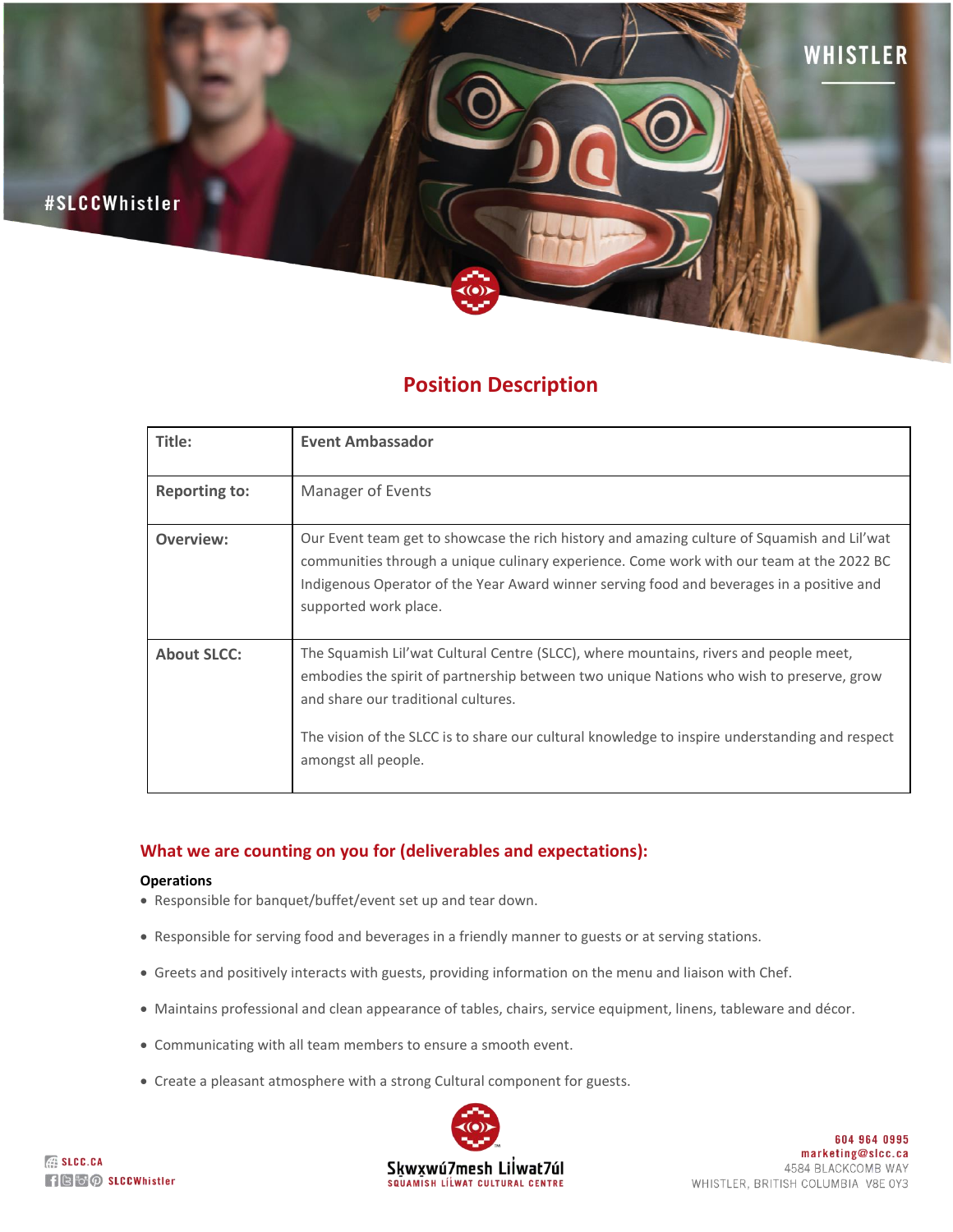- Follow all SLCC policies and procedures.
- Familiar with Public Health Officer orders around COVID-19.

### **Every Member of the SLCC Team**

- One the best things about the SLCC is our small, close-knit team. While the above expectations are the majority of this role, it is expected that all team members will come together to help each other out, outside the boundaries of their job description.
- Lives the SLCC values of Passion, Empowerment, Collaboration and Equality
	- o Passion: Has a voice in sharing the pride of cultures; creates a sense of connection and belonging; and brings a sense of humour.
	- o Empowerment: Takes ownership and follows up; trusts self and each other; and openly ready to learn and grow through successes and mistakes.
	- $\circ$  Collaboration: Works closely with team towards a common goal; acknowledges differences and draws on each other's strengths; and shares own perspective while also being curious about other's perspectives.
	- o Equality: We treat others as we would like to be treated, with fairness and respect.

## **What you will bring to our team (experience and attributes):**

#### **Attributes**

- Exceptional customer service skills.
- Detailed oriented and pays attention to the small stuff.
- Strong verbal communication skills.
- Build and maintain strong working relationships. Is respectful of all perspectives.
- Maintains calm under pressure and can use critical skills to problem solve.
- Ability to work as part of a team.
- Enthusiastic, energetic and has a positive approach.

#### **Experience and Education**

- Previous experience in food and beverage, specifically in banquets or hotels an asset.
- Food Safe and Serving It Right training an asset.
- Knowledge of Squamish or Lil'wat or First Nations culture an asset.
- Able to work flexible schedule that may include weekends and (late) evenings.
- Able to stand for long periods of time and move tables/chairs.